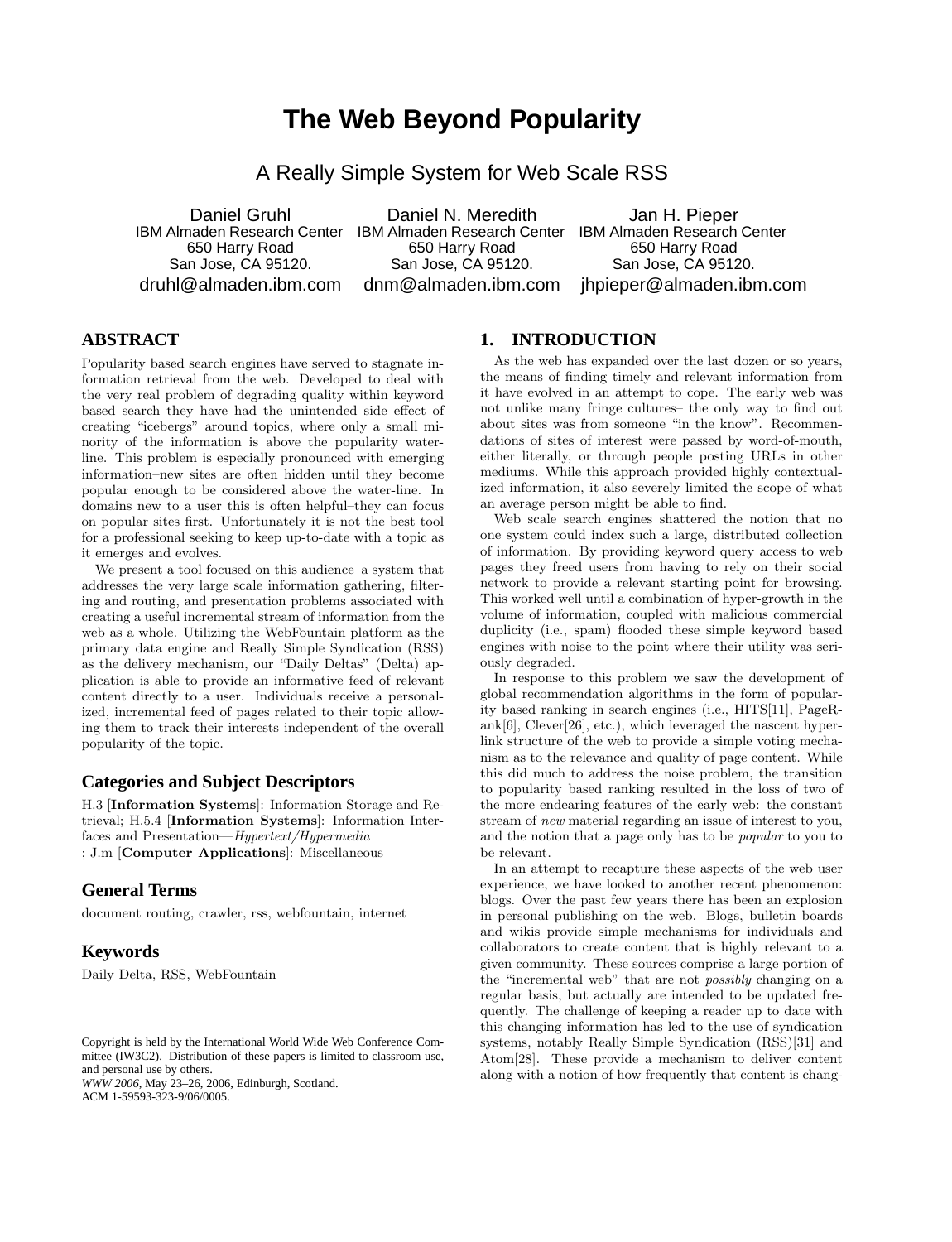ing directly to a user. A large class of applications have emerged that allow such syndicated streams to be opened, aggregated and presented to a user in a number of ways, on a variety of devices.

Is it possible to bring this sense of immediacy and relevance that are the hallmark of blogs to the web as a whole? We have created a system using the WebFountain[15, 24] platform to provide Web Scale RSS feeds. Built on top of this system we have explored several applications which utilize these feeds in a number of user scenarios. In addition, we address some of the challenges in distilling high quality content from the changing web.

The remainder of this paper will illustrate the problem and outline our approach to the system (Section 2), provide some detail on our implementation (Section 3), present performance and quality results on our system (Section 4), examine related work in the content acquisition, routing and presentation spaces (Section 5), and lastly close with some concluding thoughts and potential for future work (Section 6).

# **2. APPLICATION AND APPROACH**

Alice and Bob are two individuals with particular information needs. Alice is a researcher in the field of text analytics, and is disappointed to find that there are no good discussion forums on the topic. She is looking for a way to stay up-to-date on this emerging field, and is looking for a few dozen articles to read on any given day. If she finds some important ones she would like to be able to save them, forward them, etc.

Bob is an up-and-coming bartender, and is always looking for quirky new drink recipes. He specifically wants to find ones that are not yet mainstream. He'd like to scan a few hundred of these recipes every day looking for inspiration. It would be great if he could do this task on the bus on the way to work.

Neither Alice nor Bob are going to be happy with the state of the art in modern alert systems as they tend to be somewhat limited. They either restrict their alerts to a limited set of documents (wire feeds, news, etc.) or they only consider pages that rank highly. Google Alerts[21], for example, requires a page to be one of the top 20 for the equivalent query within the Google search engine. While there are over 28,000 hits for the phrase "text analytics" on Google, there are only a few dozen new pages appearing on the topic every day. While the top results for an emerging topic may change while the topic initially develops, once a topic is stable and authorities have been established, the membership of the top result set also stabilizes. This produces a fairly static list that does not report new content that is still being generated on the topic.

One caveat is that the popularity of a page or site can be considered independent of a specific topic. This means that web pages which have a generally high rank will appear in the top result set for any topic on which they report. While this permits new pages to enter the top results for a given topic, only content from a limited, high popularity set of sites (Slashdot, CNN, etc.) can do so. Delta addresses the need to report on content being produced from sites outside this limited set.

Additionally, no single presentation tool is going to meet the needs of Alice and Bob. Dozens to hundreds of alerts a day is going to be too much for an email delivery system, but Alice wants well developed document handling, while



#### Figure 1: Basic information flow in the system. The filtering discussed later can be implemented either as a service (for query based) or in the mining chain.

Bob wants a presentation that enables rapid scanning, with preference for a mobile environment.

Developing a system that can keep both Alice and Bob happy is conceptually quite simple, but an efficient implementation is an engineering challenge. The success of the system hinges on the ability to deliver alerts of sufficient quality to make the system useful, despite often high levels of noise in the source information feeds.

The overall system employed is fairly straightforward (see Figure 1). Content is gathered from a variety of sources, depending on the configuration of the system–it can be stored and indexed for later query, or filtered and routed in real time. This is not unlike many existing information aggregation services, consider the ticker tape and news wire services that have existed for decades[8], but we have extended the paradigm by allowing aggregation of arbitrary content on arbitrary topics. By allowing users to define the selection and filtering criteria, the content which is routed to the user does not have to be limited to sites which already provide a feed, and in theory the content does not have to be directly accessible on the web. Any content which is gathered by the system can be encapsulated in RSS and provided to the users.

The characteristics of a good document are easily defined with respect to web data. It must not be spam or adult content, the document must contain a reasonable amount of information which pertains to the topic in question, etc., but within the scope of our target user's goal, the bar is set much higher. Documents must be topical, unique, and present information which is new to the individual user. This personalization aspect creates a new type of problem that is not handled well by a typical search engine. Additionally not all users are created equal–what is good for one user with respect to a general topic may not be good for a different user within the same general topic. Thus we have the requirement to provide complete, personalized ranking and routing of documents to each individual user. Implementing such a system in a way that delivers sufficient accuracy in an efficient, scalable manner is the challenge we undertake and lay out in the following section.

## **3. IMPLEMENTATION**

Delta explores the issues that arise from web scale feeds. Delta is built on top of the WebFountain platform, which queries over 5.6 billion pages, gathers millions of new documents a day and stores over a petabyte of data which has been annotated with dozens of classes of new metadata[15, 24]. Using this system, we have implemented the new selection, filtering, caching and presentation features that are needed to realize Web Scale RSS.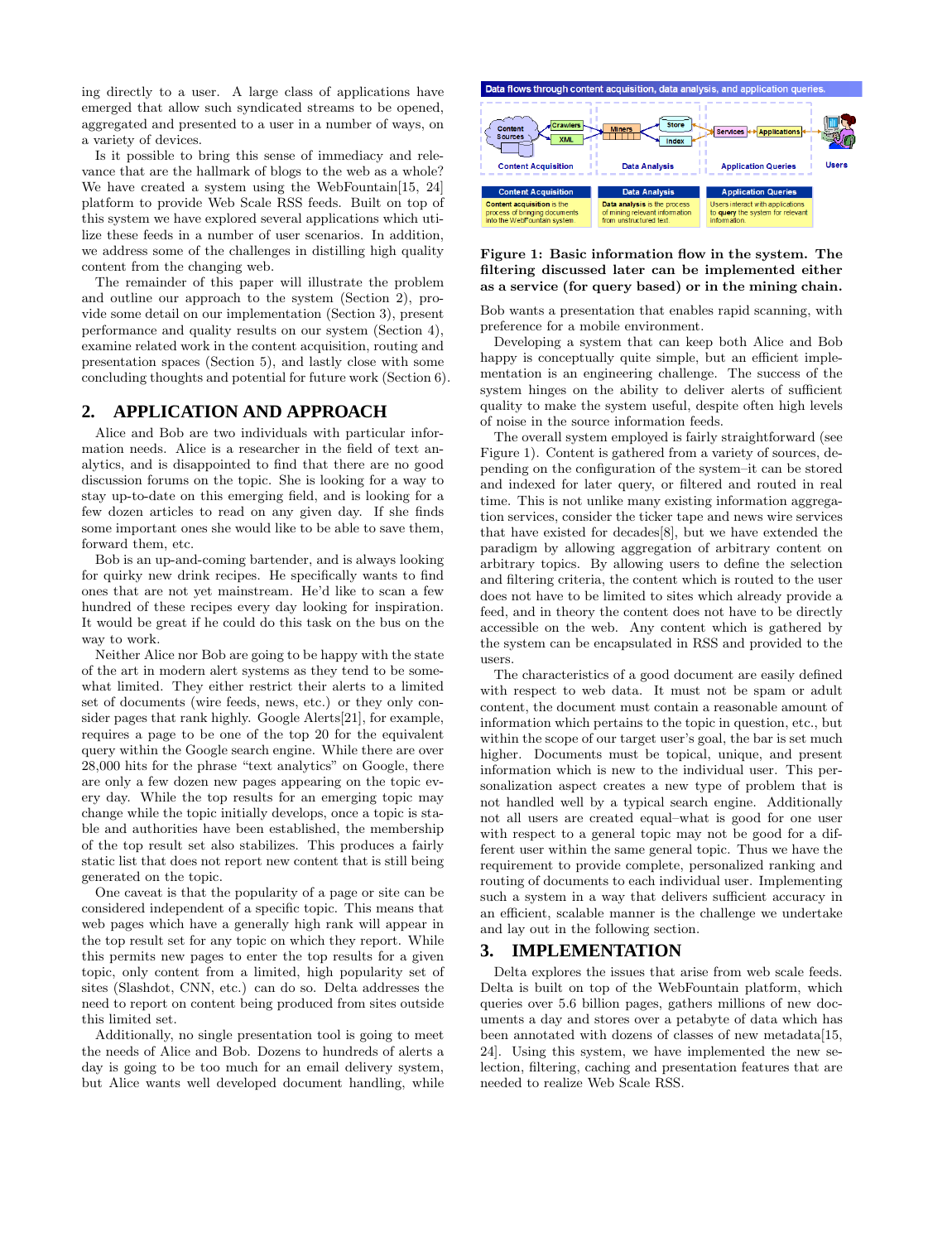# **3.1 Content**

Alice and Bob's information needs are different, but both require an information feed that is broad enough to locate emerging sources, and fresh enough to assure that the information they are provided is actually new.

Providing this source content employs the field of web crawling or harvesting, one that has been well explored by previous research efforts (see Section 5.1), so this section will focus on those requirements that differ from those of a general web search engine.

As with any content-based system, the quality of output can be directly correlated to the quality of the input data, and while there are various algorithms for filtering and removing low quality data, such as spam, adult content and duplicates from a corpus, a solid web crawling strategy strives to avoid ingesting this type of content in the first place. The largest differentiators in our crawl needs are coverage and freshness.

Providing this coverage and freshness means that we cannot rely on the link structure of the web to guide our crawl– we are trying to gather good content that is not yet heavily linked to. Nor can we use an individual focus crawl technique[12], as the resource cost of training a focus crawler for every possible feed is beyond reasonable capabilities of most systems, and introduces a serious scaling limitation if the goal is to support hundreds of thousands of feeds. The need for freshness is derived from the basic user expectation of Delta that content routed to them will be not just new to them, but also new to the web.

The next sections will outline our strategies to deal with each of these issues and subsequently gather the best content for our users.

#### *3.1.1 Finding quality sources*

The first strategy for content gathering is broad coverage of sources which are likely to contain content of interest to users. The ideal solution would be to crawl everything every few minutes and remove junk and duplicates, but this is obviously not feasible unless the system has infinite machines and bandwidth, and it doesn't mind degrading the performance of the greater Internet.

The opposite extreme would be to exclusively use a focused crawler[12] to gather documents which are relevant to known user topics of interest, and only follow links which are likely to lead to more relevant documents. However, this can be limiting as it becomes necessary to seed each new topic, and content which is not connected to the seeds may be missed. This skipping of "not relevant now" content is not acceptable as a good corpus of pages is required for the feed bootstrapping process to ensure that a user is presented with content immediately upon creating a new feed.

We use a hybrid solution of a broad crawl to examine links to all sources, but then prioritize each source based on heuristics such as its IP address, anchor text of links, and a sample of the source's content. This source-level classification is reliable at identifying sites which are likely to be adult content, spam, and other junk content, as well as identifying sources which may contain relevant content[19].

## *3.1.2 Finding fresh content*

In addition to our need for broad coverage, Delta also requires a constant stream of content which is new to the system, but ideally also new to the web. We want to find fresh content as soon as it is published on the web, but again it is unrealistic to attempt to re-crawl every page constantly to look for changes.

This problem can be partially addressed by looking for link hubs–pages which are frequently the source of new links to new and relevant content. Site hub pages for a news site might include the front page, while hub sites for a discussion forum might be a list of the current discussions. Hub pages are measured by the frequency at which they provide new links. In addition, they are prioritized by the probability that the new links will have high quality content, as discussed in the next section.

Hubs are crawled using a dynamic re-crawl policy which crawls the more important and frequently changing hubs more often. The top hubs should be crawled daily, hourly, or whatever the maximum change rate is, at which the crawler expects to find new content[17]. New content from hubs is crawled immediately.

Our system is also able to exploit the increasing number of feeds presented by various content providers. When a feed is discovered, its content is crawled by a specialized ingestor, which improves timeliness and confidence in various metadata, such as date and author.

## *3.1.3 Query directed crawl strategy*

The third strategy is to take hints from user queries to guide the crawling[30]. User preferences can be measured in three ways. First, any document which matches a user query is marked as potentially relevant. Second, users can be asked to manually mark any documents, which they find especially relevant or objectionable. Lastly, sites known to be rich in terms and entities of interest to users can be considered for inclusion in the high value set.

Based on this input, both sources and hubs can be prioritized based on the past likelihood of containing good content. While this is not a true focused crawler, it does produce bias in the crawl frontier and therefore improves efficiency in resource utilization.

#### **3.2 Document selection**

Document selection is the process of determining which documents are relevant for a particular feed. While the goal of gathering is to assemble, with sufficiently high recall, all of the pages that might be relevant, selection tries to raise the precision of the documents shown to the user as high as possible. The web provides the traditional problem of a very low percentage of good documents compared to noise in any particular area. This means that false positives are a reality, and the system should present them in a way which allows the user to dismiss them as quickly as possible.

Given the large number of documents being considered (millions per day when running, potentially billions while defining a new feed) a tiered approach is employed. First, the initial feed selection criteria is defined. Then, given this smaller set of documents, traditional filtering and routing techniques are applied to increase the accuracy of a given feed.

## *3.2.1 Initial feed definition*

Before Alice and Bob begin to receive articles from Delta, they need to start by defining their respective topics of interest. We've chosen to bootstrap this by providing them with a simple query interface. This has the advantage that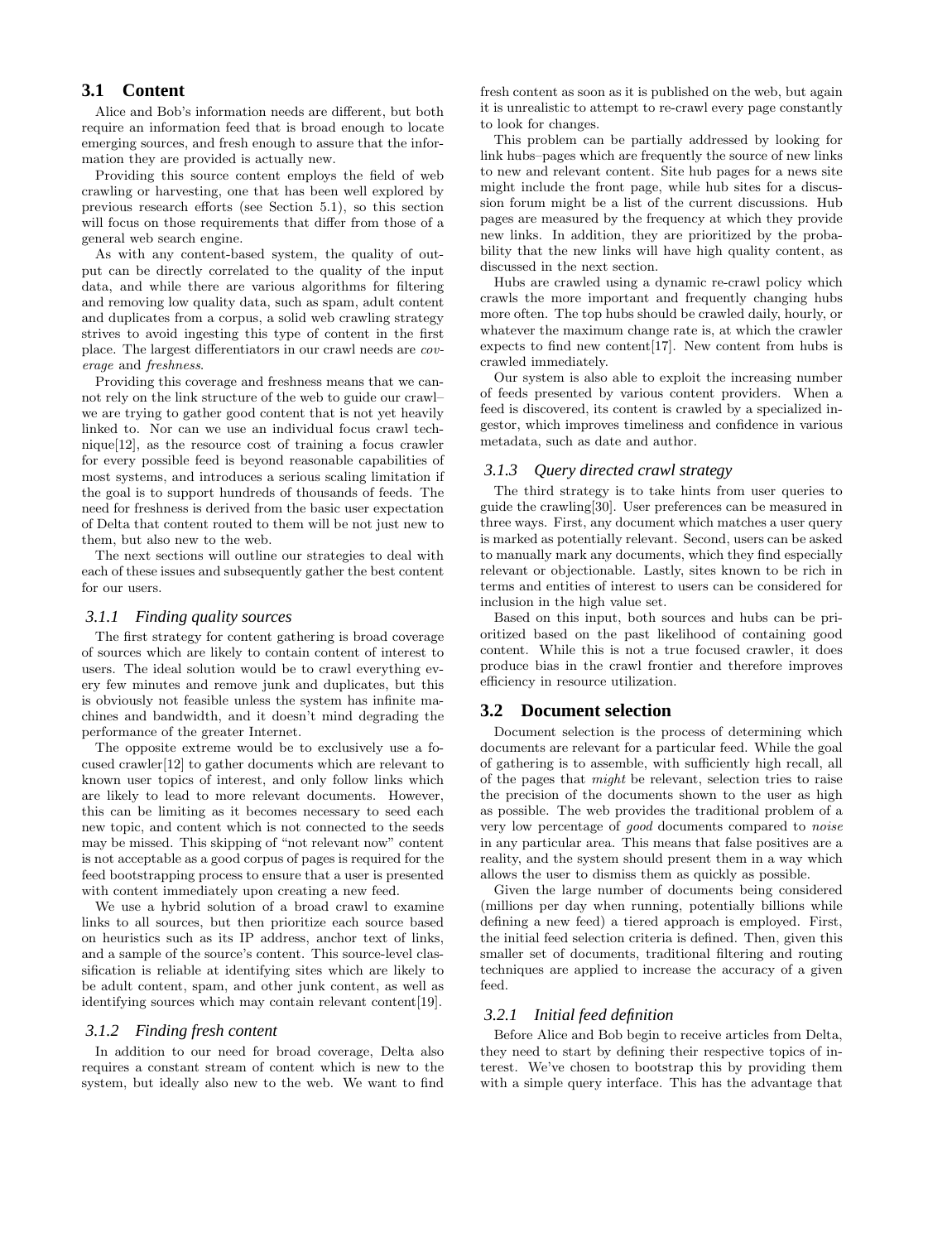

Figure 2: A simple query interface is provided for initial feed selection.

users already know how to operate such a system and are thus intuitively able to define new feeds.

While this approach is fairly natural, it has the issue that queries tend to be overly general in the sense that the average query length is 2.4 words[34] and overly specific in the sense that users may not specify all possible terms that actually define the topic. To address this, while preserving the simple query approach, we employ a method of query expansion, although it would be better described as document expansion.

The documents are annotated with additional higher level metadata through a variety of sources. Included in this metadata is a taxonomy tree of entities which groups people, places, things, etc. into a hierarchy. We allow users to select these higher level concepts, and automatically capture all the documents that include any of the lower level concepts.

Executing these queries to generate candidates can be performed in one of two ways: an index query based approach and a mining based approach.

#### Index Query Based Approach

The WebFountain platform allows us to rank and sort query results by system ingestion date, thus creating a list of new pages that match a feed definition independent of popularity. This approach works well for prototyping new feeds, but has several drawbacks.

First, it is dependent on the index update rate. New pages only become visible after they have been added to the active index. WebFountain refreshes its full web indices once daily, which leaves us with a delay of up to 24 hours between ingestion of a relevant page and it being available through the index. This is similar to the slow feed approach seen in[10].

Secondly, updating feeds through index queries requires

the system to periodically check if new content has come available. This can be done whenever the RSS file is polled by a presentation system, but since many of these systems check frequently, the result can be hundreds of queries per day per feed on the system. While caching can address some of this load, it is more efficient to design the system to examine the documents for feed membership as they enter the platform.

#### Mining Based Approach

Instead of relying on the index for updating existing feeds, we employ a feed miner that analyzes new documents as they are streamed into to the system by the crawler. Our Delta Feed Miner loads the feed definitions into a trie memory structure[18] that allows matching a large number of terms against a document with very little overhead. Documents which match a given query in the trie are considered part of the initial candidate set for said query. Candidate documents are then routed to a secondary analysis and filtering phase which determines the final set of documents. This approach is more scaleable and removes the delay in updates resulting from index update latency.

The mining based approach is truly forward looking and will only deliver newly ingested matching documents. Thus it is less than ideal for designing and populating new feeds. The user will not receive immediate feedback on the quality of the feed definition. Therefore, our system relies on a hybrid approach of index queries to populate new feeds with a sufficient number of initial pages. This enables the user to refine the feed until it captures the user's intent. Once defined, a feed is incrementally updated using the mining based approach. The user can revisit the feed definition and refine it at any point using the same hybrid method.

## *3.2.2 Filtering*

The feed definitions are used to create a list of candidate documents. These sets tend to be much smaller than the full set of newly ingested documents, and are thus more suitable for traditional filtering and routing approaches. Our filtering phase is designed to address the following issues:

#### Duplicates

Without duplicate detection, the system re-suggests documents that have been modified, but not modified in a manner relevant to the feed definition. For example, if a new paragraph is added to an online newsletter, the page is considered updated by the system. But if the new paragraph is not relevant in a new way to a given feed it should not be re-suggested to a user.

To address this issue the system keeps track of all pages that have been selected for a given feed. A fingerprint[7] of the relevant content for each selected document is associated with the feed. All future candidate documents must provide a unique fingerprint in order to be selected for the feed.

#### Old content

The crawler may encounter a previously uncrawled page that contains dated content. Sometimes this is acceptable– such content may be new to the user. However, for news-like feeds it presents a problem.

WebFountain provides a *DateOfPage Miner* which attempts to determine the publishing date of a document by analyzing the document content. For example by spotting a date in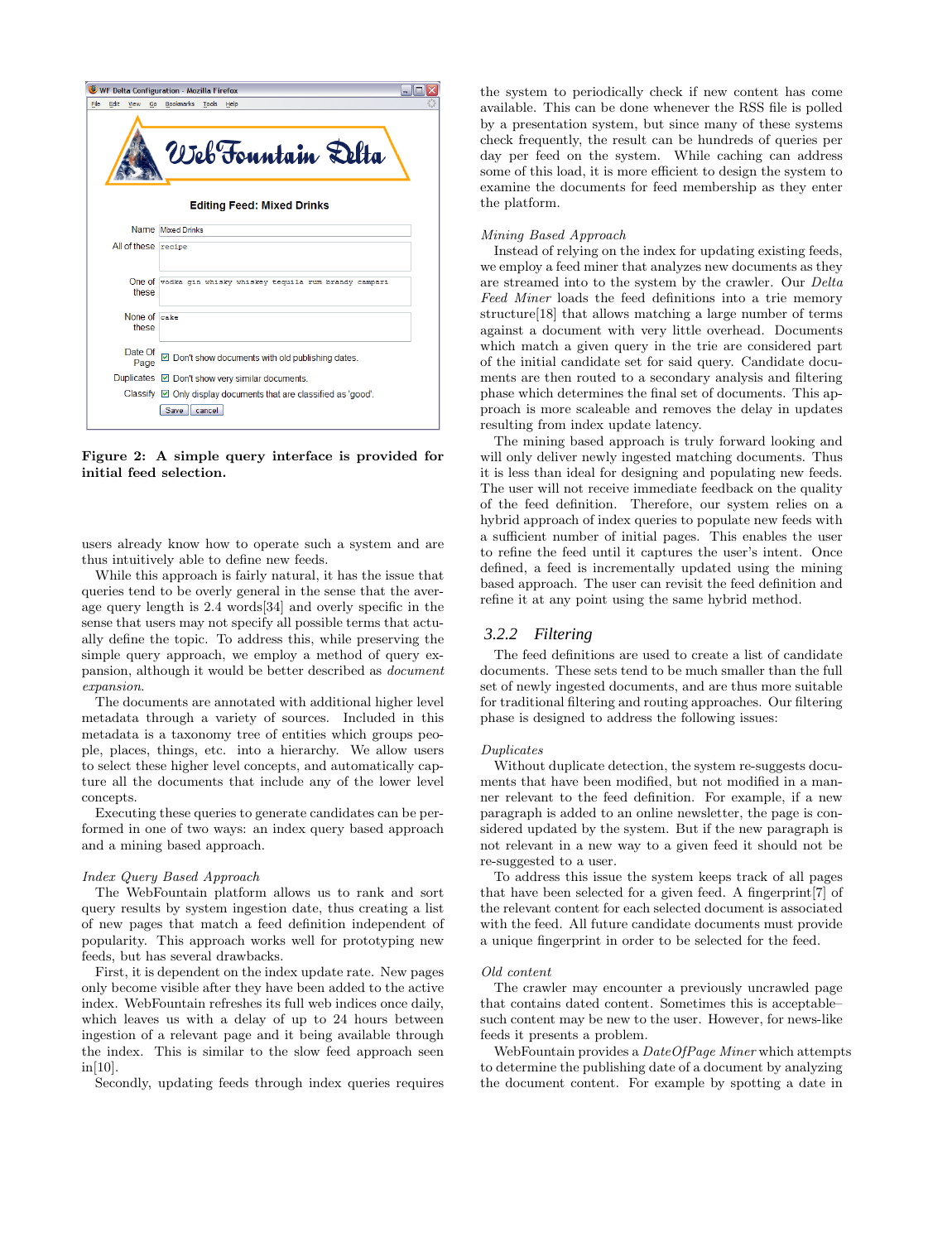

Figure 3: In feed feedback mechanism to train classifiers.

the headline of a news article or relying on the last modified date as reported by the web server. We use the metadata created by the DateOfPage Miner to remove old content where possible. However, there is a large set of pages that do not provide any hint of their publishing date and thus remain on the candidate list.

#### Templates

It is also possible for a site template (per page replicated content) to match a feed definition. These matches are of little or no value to the user and must be excluded from selection. We employ a template identification algorithm to restrict feed matching to the core text of a document. The algorithm divides a page into a series of logical blocks and then uses a variety of heuristics on each block to determine if the block resides within a page template.

#### Classification

The previous three filters are targeted at removing spurious content from the candidate document set. Another issue is that the feed definition mechanism is fairly rudimentary and does not allow precise topic specification. We provide further refinement of a feed by applying a classifier. The classifier is trained by the user via a simple feedback mechanism. We selected Naive Bayes[1] classifier, as it is known to perform well with relatively little training data. Obvious future work is to explore other more complex filtering approaches.

Using these tools Alice and Bob can select which postfilters are appropriate (see Figure 2), and then begin providing feedback by in-feed links (see Figure 3) to increase the accuracy of the results. The total document selection process is summarized in Figure 4. We may apply filters in a slightly different order depending on cost and effectiveness.

## **3.3 Feed presentation**

Alice and Bob are planning on using their Delta feeds in very different ways. Alice is looking for a way to work through dozens of fairly targeted and personally important web pages. Bob is more interested in scanning hundreds of pages a day looking for inspiration. Supporting both of these led us to a display independent method of presenting information–in our case RSS.

The choice of RSS as a delivery mechanism both greatly simplifies and greatly complicates the task of creating the best presentation of the results. Traditional feed viewers presuppose a certain level of quality of the feeds–while people do write useless or irrelevant content in their blogs it is assumed if this is the rule for a source the user will simply unsubscribe from the feed.



Figure 4: Document Selection

The presentation of Delta information from the web is an inherently noisy process. A large fraction of the matches it produces may be irrelevant. In addition, we need to enable our feeds with a way to let users share their relevance concerns with the system, providing the feedback needed for the traditional filtering and routing problem.

#### *3.3.1 User Interface Considerations*

Designing an interface which allows for personalized document ranking and routing when one doesn't control the reader is a challenge. How do you create lightweight feedback mechanisms within the system that will be supported generically by an arbitrary information conduit?

One of the most important features of RSS is that a user can choose from a number of different interaction paradigms when working with feeds. From simple online readers like Google Reader[23] or Bloglines[3], to in browser plugins such as Sage[32], there is a wide range of existing readers that present users with options as to how a feed will be presented. There are also tools which mimic the email and older NNTP style of working with the feed[37, 38, 41]. And with the recent release of Flock[36] there appears to be a new generation of personalized web clients, which merge browsing, editing and publishing content. While this is a boon to users and creates an extremely flexible delivery mechanism for the system, it also constrains the facilities available for user feedback to the system.

In designing the user experience, some assumptions must be made as to what basic capabilities of the feed readers must first be established before the mechanism of feedback can be considered. The basic function of a reader is to parse the XML of a feed, present a user with the content of the feed and allow them to browse from the feed to the original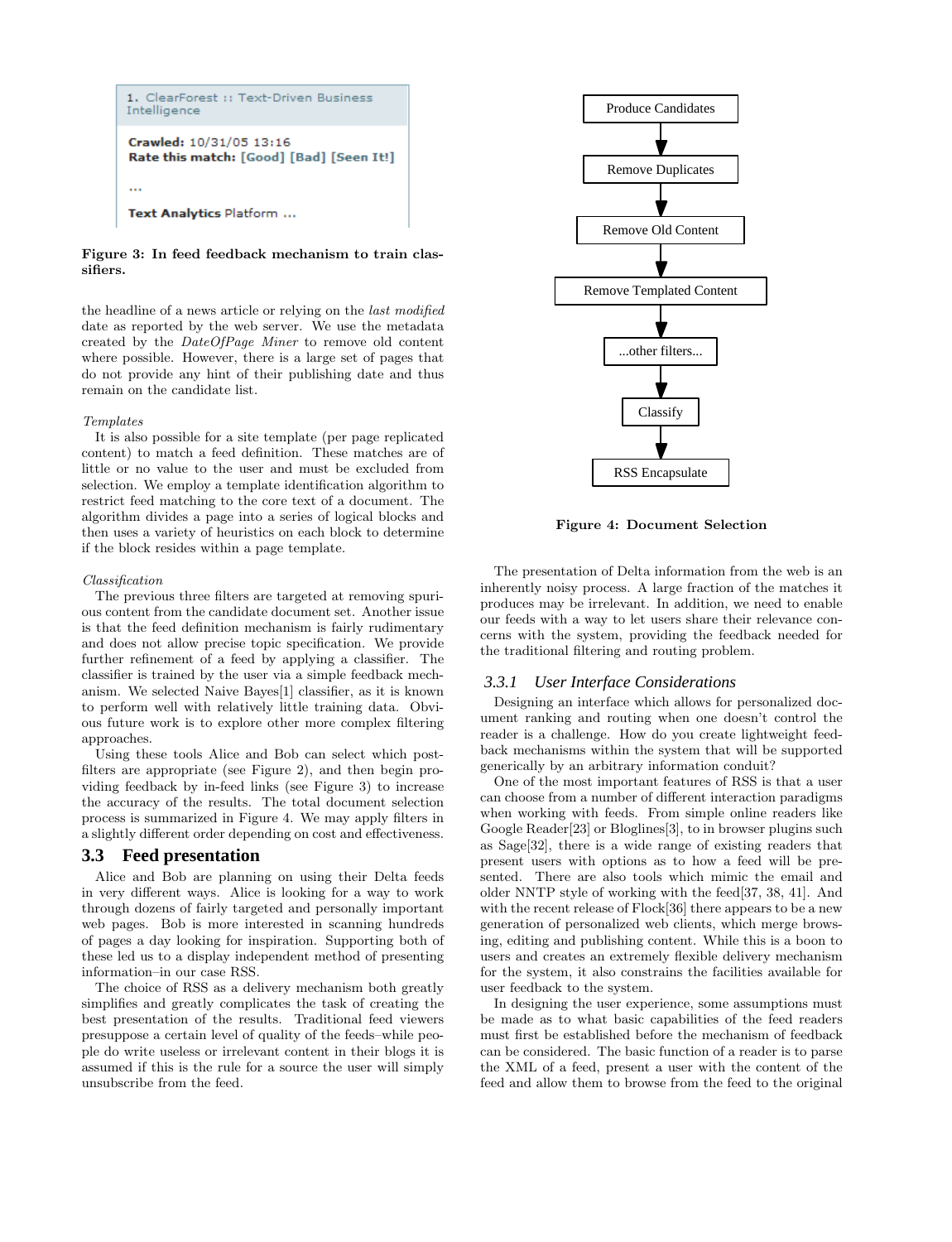content or links contained in the feed. From this, it can be assumed that HTTP hyper-link support is present in the majority of reader clients. This assumption is reinforced by the RSS specification[31], which explicitly states that entity encoded HTML is allowed with the description element of a feed item.

Beyond simple HTML rendering and link support, more complex feature of the modern web page such as CSS or JavaScript cannot be assumed to be under the control of the feed producer and therefore should not be relied upon when designing our feedback mechanism.

## *3.3.2 Feedback Mechanism*

Given the technological constraints of our reader capability assumptions, all feedback in the system is handled by inserting HTML links and some minor layout code into the description field of a feed item (see Figure 3). The action of a user clicking a feedback link is registered by the system and accounted for internally. We recognize that there could be privacy concerns stemming from a user feedback system of this type. This is partially mitigated by sending all information back to the system as plain text in the link itself so that a user can easily tell what information is being recorded, and the information itself is sent via an SSL HTTP connection to ensure that third-parties are not able to harvest the information in transit.

#### *3.3.3 Feedback Properties*

The first element of feedback is a good or bad determination. The Good link signifies that user liked the document and would like to see others like it. The Bad link indicates that the document was not what the user was looking for from this feed. While this lacks granularity, it is simple enough for most users utilize effectively and provides the necessary feedback to train the classifier.

The second element of desired feedback is whether or not a user has seen a routed document before. This is accomplished by the Seen it! link in the feed item. This serves two purposes: 1) feedback on false negatives within duplicate detection and 2) producing a list of sites that a user looks to for information about a given topic. The system does not have a priori knowledge of every document the user has read during their web browsing lifetime, and therefore can only build the required knowledge base via user feedback. Implicit feedback can be harvest by monitoring which documents in the feed a user views, but the Seen it! mechanism allows a user to indicate that a document is a prior view without having to browse away from the feed list.

## **3.4 Deployment**

One of the advantages of RSS is the simplicity of deployment. Once the RSS file is created it is merely placed on a static web server and fetched as needed. This means that, with the exception of user feedback, there can be a strong decoupling of the system from the user load. A single feed server machine can support tens of thousands of users, since the feeds can be generated by the back-end system at opportunistic times.

|                | Pre-filter |           | Post-filter |           |
|----------------|------------|-----------|-------------|-----------|
|                | Count      | Precision | Count       | Precision |
| Text Analytics | 69         |           | 47          | .89       |
| Mixed Drinks   | 5906       | 41        | 760         | 82        |

Table 1: Document Count and Precision before and after filtering in for the two examples.

# **4. EVALUATION**

There were four concerns we had going into the Delta project:

- Would there be enough information to make up a feed on a daily basis? Our experience with various alert systems had been that we received very few alerts per day.
- Once we got the information, could the feed be selected and transformed so that it had a high enough relevance. Our rule of thumb was that three out of every four articles should be relevant (75% precision).
- Could we present feed information effectively in existing viewers, given the constrained format and generally lower data quality?
- Could the feeds be created in a way that we could support tens to hundreds of thousands of users?

## **4.1 Feed Characteristics**

We found that the characteristics of feeds can vary greatly. Figure 5 shows the number of documents in the system by week for the time period of September 2005 through early November 2005 for each of our example feeds. We also provide a breakdown by day of the first week in November.

Alice's "Text Analytics" feed is a good example of a fairly targeted one. The selection criteria is unambiguous and expressive, and the feed results support this. The Text Analytics feed turns out to be a low-volume feed, with under a hundred postings a week and tens a day.

Bob's mixed drink feed had to be defined a little more carefully, as "mixed drink" as a query does not work as well as might be hoped. We quickly discovered that the term "recipe" with one or more common drink ingredients and a negation of "cake" did a good job of generating a reasonably on-topic feed (see Figure 2).

This mixed drink feed represents the other extreme–first, the volume is significantly higher. With thousands of postings weekly and hundreds every day (see Figure 5) it is unlikely that it will be possible to read all of them. In fact, it is fairly clear that this feed is overly broad, unless you are interested in looking at trends (e.g., the large peak in posts at the beginning of the college school year in the weekly  $chart...$ ). For Bob this is fine as he is merely looking for something to scan, but for more serious applications there is an obvious information overload problem which needs to be addressed here.

## **4.2 Precision**

Both of these initial feeds have a certain amount of noise, and we were interested in how precise a cleaned up stream could be produced. We performed an evaluation of the precision for the best results we could get through tuning the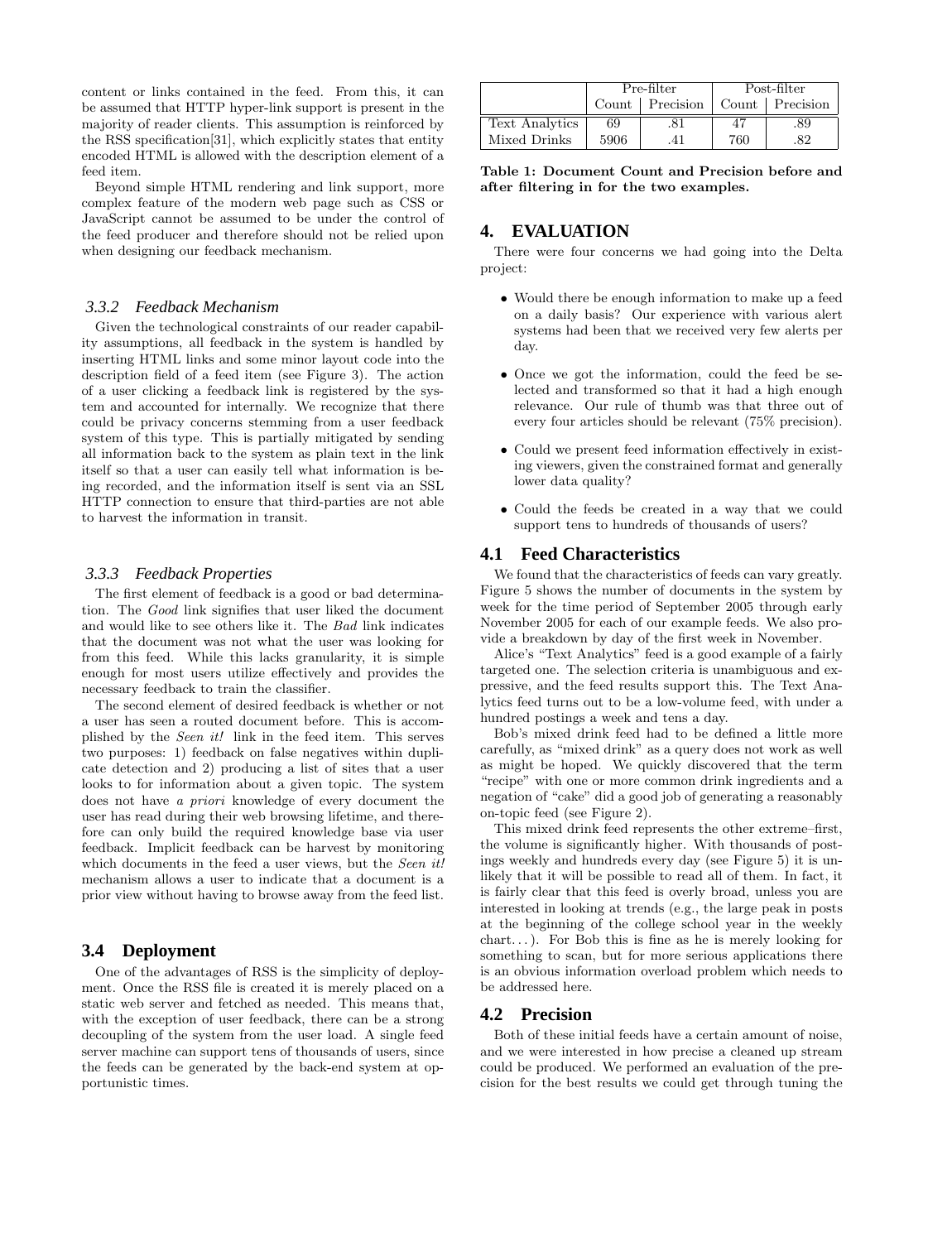

Figure 5: Pages per week and per day on the Text Analytics and Mixed Drinks feed.

boolean selection criteria for the two sample feeds discussed in this paper, and then for the post-filtered feeds using a Naive Bayes classifier with a 40 document training set.

For the week of October 31st, from an initial new document set for this experiment of 160,594,704 documents, query selection produced 69 documents for Alice's "Text Analytics" feed. As can be seen in Table 1 the precision before cleanup was a respectable 81%. Not surprising since the phrase "text analytics" is fairly selective. After post filtering we saw the feed dropped to 47 documents, but the precision is boosted to 89%.

The mixed drinks feed started from the same initial feed. After boolean selection this dropped to 5,906 documents with a precision of only 41%. This could probably be raised slightly with more complex subqueries, but such complexity quickly goes beyond our assumed skill set for users such as Bob. Post filtering reduced the document set to 760 but boosted precision to 82%. It seems that there are a few general classes of bad documents, which when removed quickly bring the quality up to a more acceptable level.

We did not explore this much further as the field of document filtering is well established [5, 9, 10] and more meaningful numbers will require developing larger, scored representative corpora. This is an important future work item for us, if only to vet the various existing filtering techniques for use in this domain.

## **4.3 Presentation**

While precision is an important aspect of usability, the right presentation and user interface often make or break an application. Alice and Bob's very different needs illustrate that one size most certainly does not fit all for the presen-

|                  | Index based          | Mining based   |  |
|------------------|----------------------|----------------|--|
| Initial set      | $1.4 - 16.4$ s/query | $25-30ms/item$ |  |
| Filtering        | $15-19ms/item$       |                |  |
| Formatting       | $78-127ms/item$      |                |  |
| Serving          | tens of ms           |                |  |
| Total (20 items) | $\approx 19$ s       | $\approx 6s$   |  |

Table 2: Where the time is spent on providing these feeds.

tation. Fortunately there are many RSS readers available.

Alice needs to work in detail with the results of the "Text Analytics" feed. Feeds of this nature are often best thought of as mid-traffic "net-news" like data sources–you want to read all of the traffic on them, and may want to save the pages and/or forward them to colleagues for further consideration. This speaks to a newsreader like tool such as the one included in Thunderbird (see Figure 6). On such a small feed enabling duplicate removal is not always appropriate–it is actually useful to know that the ClearForest announcement is getting broad coverage.

As noted above, Bob's mixed drink feed is broad. In terms of display, the Thunderbird-style reader might not be the best bet. Fortunately, other options exist, such as "in browser" readers like Sage (see Figure 6) that let you quickly scan the results (note the use of sentence snippeting to allow rapid browsing). Of course, some of these feeds are more useful when you are not sitting in front of a computer. For these occasions PDA based readers[35] that allow you to take these feeds with you for easy reference (see Figure 6) might be a more appropriate choice.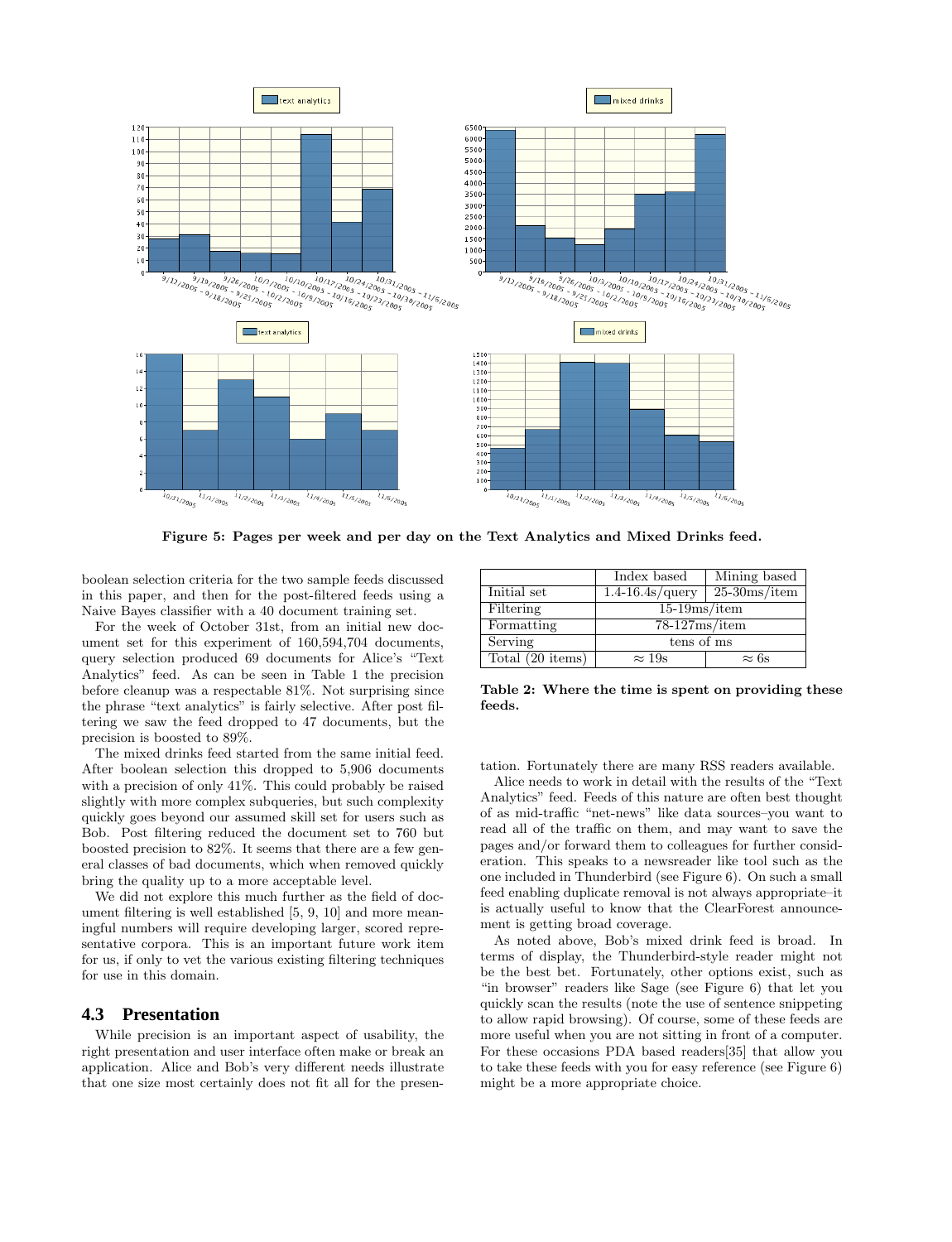



 $\Omega$ 

Figure 6: The text analytics feed in the Thunderbird reader. The Mixed Drinks feed in the sage viewer, and a PDA based reader. Sometimes the right presentation format makes all the difference.

# **4.4 Performance**

We observed that total feed time ran to a worst case of around 19 seconds for the query based approach, or six seconds for mining based feeds (see Table 2 for breakdown). A bigger differentiator is that the query based approach loads the entire cluster, as opposed to the mining based approach which can be implemented with scale-out parallelization. Our delta feed miner checks a page against all existent feeds at the same time, whereas the query based approach is also an inherently sequential process.

This results in a striking difference in the number of feeds which can be supported. The query based approach is lower bounded at about 4500 feeds. Employing the cluster to do the mining during page ingest, the final filtering can be done in an off-cluster scale-out architecture. To give an idea of what can be achieved, at 3 seconds per feed per processor per day, a 14 dual processor machine Blade Center is able to maintain roughly 800,000 feeds with daily updates. Obviously tuning and performance implementations of the filters could raise this number substantially.

Once the feed files are created the task of serving the RSS feeds is a trivial static page serve problem, and we have established that a single Apache[2] server can support tens of thousands of users a day.

In short, this approach to producing Daily Deltas is amenable to fairly broad deployment, even in the face of a high degree of personalization in the content provided.

# **5. RELATED WORK**

The concept of providing an alert-style feed is not new– clipping services provided essentially identical functionality for over a hundred years. What is new with Delta is the scope of the data set considered, and the ability to personalize at this scale. Accomplishing this required us to focus on three main technical areas; the crawl, the document selection process, and the presentation aspects.

# **5.1 Crawling**

We considered several well known strategies to improve the quality and breadth of the documents gathered by our crawler: Focus crawling [12], a broad web crawl[17] and feedback from the query system to the crawler as e.g. described in [30]. Site level analysis is well covered by [19], and self similarity is explored in [16]. Identifying no-longer fresh sites is explored in [4], and identifying leading blogs is in[25].

## **5.2 Document Filtering and Routing**

Document filtering distinguishes itself from information retrieval in that it usually employs statistical methods, which generally lead to better precision and recall compared to unranked boolean systems. Moreover, a filtering algorithm must be designed to make routing decisions without knowing what documents will be seen in the near future.

A lot of research has been done in the area of document filtering and routing $[5, 9, 10, 42, 13, 27, 14]$ . The focus is on high speed, stream based filtering and better selection of relevant documents. Comparing and improving filtering algorithms is at the core of this discipline.

In this paper, we present a framework for a web-scale document filtering and routing system. We demonstrate the ability to use filtering algorithms with a simple Naive Bayes classifier[1], which could be swapped with a number of more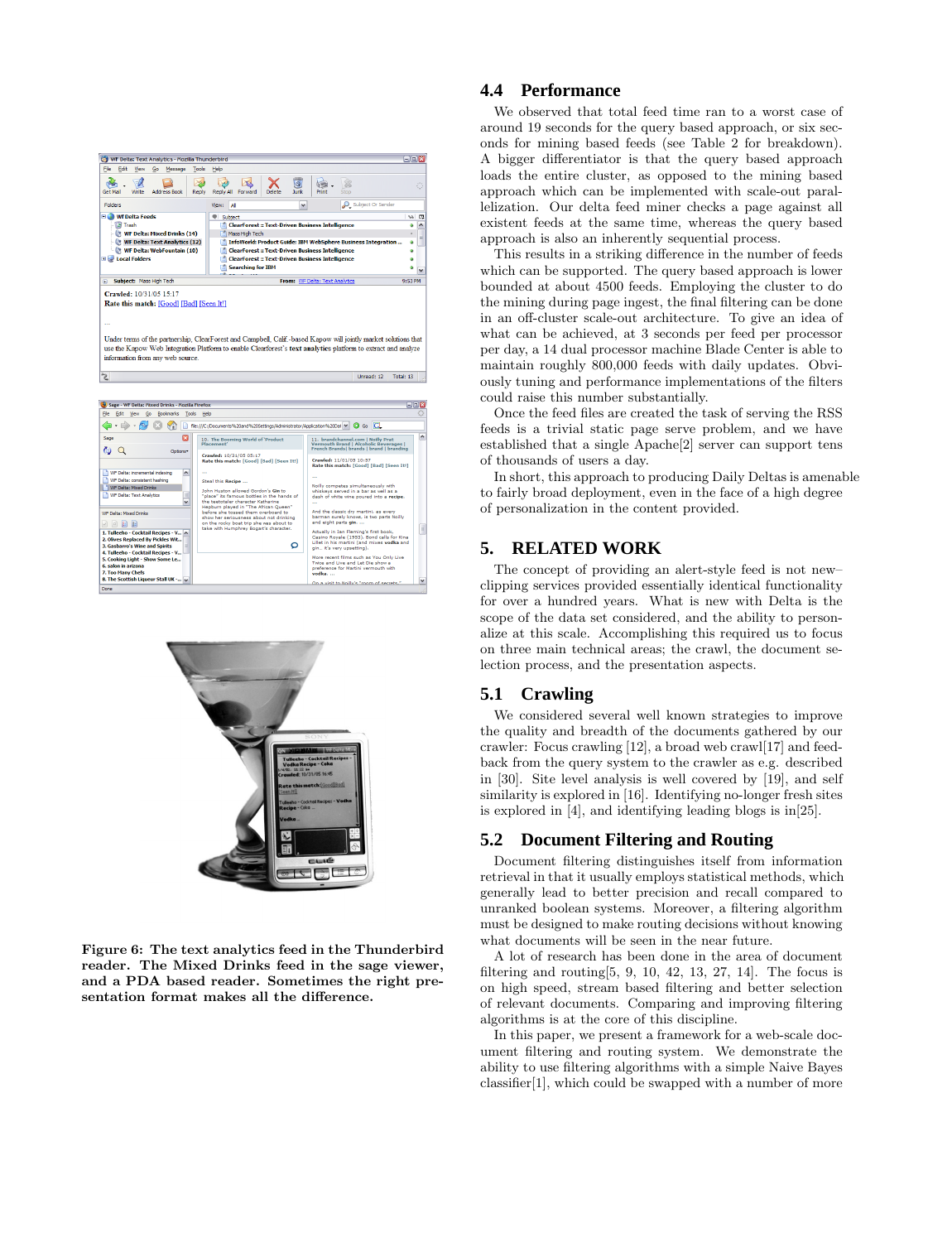sophisticated algorithms. Our query driven system (see Figure 1) is considered "slow filtering", whereas the in-line filter based system is more similar to traditional document filtering and routing systems

Duplicate removal is by shingle[7], and template identification follows from[20].

# **5.3 Topical News Feeds**

Information and media monitoring services are not a product of the Internet. Firms such as Burrelles $Luce[8]$  have been providing media monitoring to clients for over a century. In an extension of news wire services, companies such as Topix.net[39] have created web deployed news aggregation and feeds. While Topix.net does offer over 300,000 individual feeds to its users, it specializes in news content which is targeted to users based on geography and a high level topic. Topix.net does not offer feeds on arbitrary user topics, nor does it provide mechanisms for feed personalization to the user (e.g., we could find no Text Analytics, nor Mixed Drink recipe feed).

## **5.4 Presentation**

Providing news on-line has gone through a number of presentation approaches, from the "picture of the front page"[29] approach to Yahoo's headline lists[40] to Google's news portal page[22], each approach has it's strengths and weakness. Having tried many of them we've found that the overall low quality of the web feeds compared to traditional wire service feeds requires a format that is easier to scan. The San Francisco Chronicle site SFGate[33] provides an approach that facilitates this rapid scanning (and is similar to the Sage[32] newsreader). We are working on a similar display format for Delta, but for now are contenting ourselves with existing RSS readers such as those found in Firefox and Thunderbird[37], as well as various Palm RSS readers such as the Quick News reader from Stand Alone[35].

## **5.5 Query based RSS feeds**

There are a number of email and RSS based alert systems available on the Internet. To our knowledge none of these systems provide truly personalized results on web scale. They are either based on one of the popular search engines, including Google's own "Google alerts"[21] or specialize on a specific segment of the web, e.g. Topix.net as discussed in Section 5.3.

Search engine based feeds usually forward only pages that are ranked in the top N results. For example, in Google Alerts documents have to be in the top 10 for news, the top 20 for the web or the top 50 for newsgroups to be forwarded. In contrast, Delta will consider the relevance of any newly crawled document with regard to each of the user defined feeds.

## **6. CONCLUSIONS AND FUTURE WORK**

In attempting to turn the Web into a Daily Delta feed we have encountered a number of challenges, from scope and scale through quality and specificity. We found that a multi-level approach to document selection, coupled with an integrated user feedback system and delivery through standards based feed mechanisms, such as RSS, allows the creation of useful feeds in a large number of areas. It should be noted that the exclusion of popularity based ranking does make the task of selecting only documents above a certain quality level vastly more difficult. While this is not a new problem, it must be combatted for systems such as Delta to meet user expectations.

The combination of RSS and mining based document selection provides a low cost mechanism to support a large number of feeds. Users may employ the interface best suited for their particular needs.

Future work includes exploring how other filtering approaches apply in this domain. We expect that many of them will need to be tuned to the lower quality, higher volume conditions found on the web. We have seen strengths and weaknesses in existing RSS readers with this class of content, and are looking to provide alternate interfaces that may be more appropriate.

We have focused on personal feeds, but there is an obvious extension to include community collaboration in the definition of a feed. Websites such as Slashdot enable a community of users with similar interest to submit recently published articles for distribution to the larger group. A simple permission structure consisting of group read, group write and world read, world write could easily support this type of collaboration.

We are excited about the way this approach helps to transform the web for a user back from a popularity contest into a source of timely, relevant information that a user looks forward to every day.

## **7. ADDITIONAL AUTHORS**

Additional authors: Alex Cozzi (IBM Almaden Research Center, email: cozzi@almaden.ibm.com) and Stephen Dill (IBM Almaden Research Center, email: dill@us.ibm.com)

# **8. REFERENCES**

- [1] R. Agrawal, R. Bayardo, and R. Srikant. Athena: Mining-based Interactive Management of Text Databases. In Proc. of the Seventh Int'l Conference on Extending Database Technology (EDBT), Konstanz, Germany, March 2000.
- [2] Apache Software Foundation. The apache http server project. http://httpd.apache.org, 2005.
- [3] Ask Jeeves. Bloglines. http://www.bloglines.com/, 2005.
- [4] Z. Bar-Yossef, A. Broder, R. Kumar, and A. Tomkins. Sic transit gloria telae: Towards an understanding of the web's decay. In Proceedings of the Thirteenth International World Wide Web Conference, New York, New York, 2004.
- [5] N. J. Belkin and W. B. Croft. Information filtering and information retrieval: two sides of the same coin? Commun. ACM, 35(12):29–38, 1992.
- [6] S. Brin and L. Page. The anatomy of a large-scale hypertextual web search engine. In WWW7: Proceedings of the Seventh International Conference on World Wide Web 7, pages 107–117. Elsevier Science Publishers B. V., 1998.
- [7] A. Z. Broder, S. C. Glassman, and M. S. Manasse. Syntactic clustering of the web. In Proc. of 6th International World Wide Web Conference (WWW6), April 1997.
- [8] I. BurrellesLuce. http://www.burrellesluce.com/.